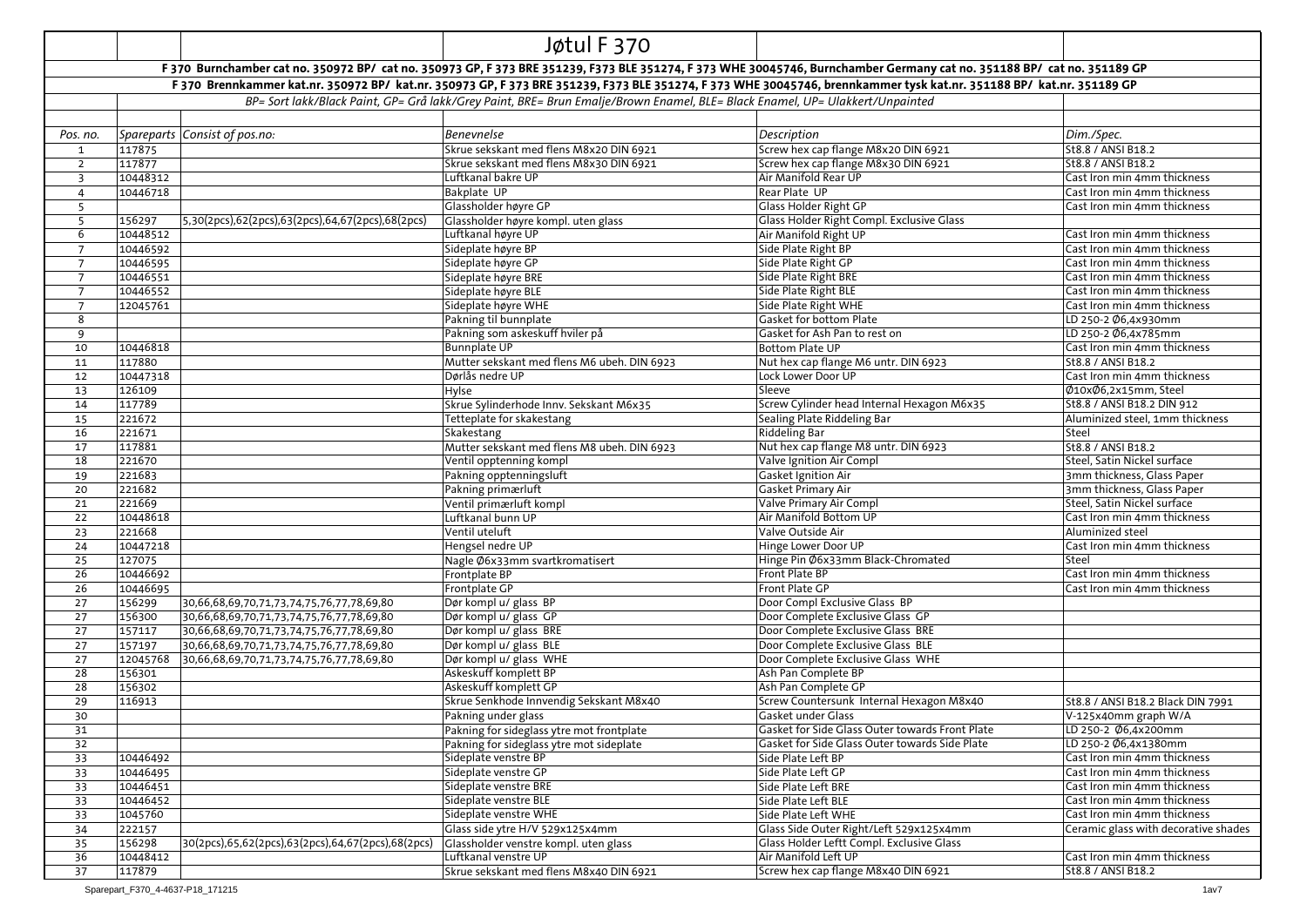|          |          |                               | Jøtul F 370                                                                                                                  |                                                                                                                                                                         |                                   |
|----------|----------|-------------------------------|------------------------------------------------------------------------------------------------------------------------------|-------------------------------------------------------------------------------------------------------------------------------------------------------------------------|-----------------------------------|
|          |          |                               |                                                                                                                              | F 370 Burnchamber cat no. 350972 BP/ cat no. 350973 GP, F 373 BRE 351239, F373 BLE 351274, F 373 WHE 30045746, Burnchamber Germany cat no. 351188 BP/ cat no. 351189 GP |                                   |
|          |          |                               |                                                                                                                              | F 370 Brennkammer kat.nr. 350972 BP/ kat.nr. 350973 GP, F 373 BRE 351239, F373 BLE 351274, F 373 WHE 30045746, brennkammer tysk kat.nr. 351188 BP/ kat.nr. 351189 GP    |                                   |
|          |          |                               | BP= Sort lakk/Black Paint, GP= Grå lakk/Grey Paint, BRE= Brun Emalje/Brown Enamel, BLE= Black Enamel, UP= Ulakkert/Unpainted |                                                                                                                                                                         |                                   |
|          |          |                               |                                                                                                                              |                                                                                                                                                                         |                                   |
| Pos. no. |          | Spareparts Consist of pos.no: | <b>Benevnelse</b>                                                                                                            | Description                                                                                                                                                             | Dim./Spec.                        |
| 38       |          |                               | Pakning for røykhullsdeksel/stuss                                                                                            | Gasket for Smoke Outl.and Smoke Outl. Cover                                                                                                                             | LD 250-2 Ø6,4x600mm               |
| 39       | 10441692 |                               | Lufterist topp BP                                                                                                            | Air Outlet Top BP                                                                                                                                                       | Cast Iron min 4mm thickness       |
| 39       | 10441695 |                               | Lufterist topp GP                                                                                                            | Air Outlet Top GP                                                                                                                                                       | Cast Iron min 4mm thickness       |
| 39       | 10441651 |                               | Lufterist topp BRE                                                                                                           | Air Outlet Top BRE                                                                                                                                                      | Cast Iron min 4mm thickness       |
| 39       | 10441652 |                               | Lufterist topp BLE                                                                                                           | Air Outlet Top BLE                                                                                                                                                      | Cast Iron min 4mm thickness       |
| 39       | 12045759 |                               | Lufterist topp WHE                                                                                                           | Air Outlet Top WHE                                                                                                                                                      | Cast Iron min 4mm thickness       |
| 40       | 10441792 |                               | Skål topp BP                                                                                                                 | Smoke Outlet Bowl BP                                                                                                                                                    | Cast Iron min 4mm thickness       |
| 40       | 10441795 |                               | Skål topp GP                                                                                                                 | Smoke Outlet Bowl GP                                                                                                                                                    | Cast Iron min 4mm thickness       |
| 40       | 10441751 |                               | Skål topp BRE                                                                                                                | Smoke Outlet Bowl BRE                                                                                                                                                   | Cast Iron min 4mm thickness       |
| 40       | 10441752 |                               | Skål topp BLE                                                                                                                | Smoke Outlet Bowl BLE                                                                                                                                                   | Cast Iron min 4mm thickness       |
| 40       | 12045767 |                               | Skål topp WHE                                                                                                                | Smoke Outlet Bowl WHE                                                                                                                                                   | Cast Iron min 4mm thickness       |
| 41       | 10447092 |                               | Topp-plate øvre BP                                                                                                           | Top Plate Upper BP                                                                                                                                                      | Cast Iron min 4mm thickness       |
| 41       | 10447095 |                               | Topp-plate øvre GP                                                                                                           | Top Plate Upper GP                                                                                                                                                      | Cast Iron min 4mm thickness       |
| 41       | 10447051 |                               | Topp-plate øvre BRE                                                                                                          | Top Plate Upper BRE                                                                                                                                                     | Cast Iron min 4mm thickness       |
| 41       | 10447052 |                               | Topp-plate øvre BLE                                                                                                          | Top Plate Upper BLE                                                                                                                                                     | Cast Iron min 4mm thickness       |
| 41       | 12045762 |                               | Topp-plate øvre WHE                                                                                                          | <b>Top Plate Upper WHE</b>                                                                                                                                              | Cast Iron min 4mm thickness       |
| 42       | 156240   | 38,42                         | Røkstuss Ø150 dripless UP                                                                                                    | Smoke outl Ø150 dripless UP                                                                                                                                             | Cast Iron min 4mm thickness       |
| 43       | 10446918 |                               | Topp-plate nedre UP                                                                                                          | Top Plate Lower UP                                                                                                                                                      | Cast Iron min 4mm thickness       |
| 44       | 117859   |                               | Festeskive Ø6xØ15mm Svart                                                                                                    | Attachment washer Ø6xØ15mm Black                                                                                                                                        | Steel                             |
| 45       | 10449818 |                               | Hengsel/dørlås oppe UP                                                                                                       | Hinge/Lock Upper Door UP                                                                                                                                                | Cast Iron min 4mm thickness       |
| 46       | 10441112 |                               | Deksel røykhull UP                                                                                                           | Smoke Outl Cover UP                                                                                                                                                     | Cast Iron min 4mm thickness       |
| 47       | 221880   |                               | Stang f/Ledeplate                                                                                                            | Bar f/Exhaust deflector                                                                                                                                                 | Ø10x300mm, stainless steel        |
| 48       | 10447612 |                               | Ledeplate UP                                                                                                                 | Exhaust Defelctor UP                                                                                                                                                    | Cast Iron min 4mm thickness       |
| 49       | 221804   |                               | Brennplate bakre                                                                                                             | <b>Burnplate Rear</b>                                                                                                                                                   | Vermiculite                       |
| 50       | 10448212 |                               | Luftkanal fremre UP                                                                                                          | Air Manifold Front UP                                                                                                                                                   | Cast Iron min 4mm thickness       |
| 51       | 221805   |                               | Brennplate side høyre/venstre                                                                                                | Burnplate Side Right/Left                                                                                                                                               | Vermiculite                       |
| 52       | 221877   |                               | Hvelv                                                                                                                        | Baffle                                                                                                                                                                  | Vermiculite                       |
| 53       | 128632   |                               | Skive Ø6.2x12x1.8 Messing                                                                                                    | Washer Ø6.2x12x1.8 Brass                                                                                                                                                | <b>Brass</b>                      |
| 54       | 10447512 |                               | Brennpl side nedre høyre/venstre UP                                                                                          | Burnplate Side Lower Right/Left UP                                                                                                                                      | Cast Iron min 4mm thickness       |
| 55       | 10447412 |                               | Skakerist UP                                                                                                                 | Riddeling Grate UP                                                                                                                                                      | Cast Iron min 4mm thickness       |
| 56       | 10447112 |                               | Bunnplate indre UP                                                                                                           | Botom plate Inner UP                                                                                                                                                    | Cast Iron min 4mm thickness       |
| 57       | 117876   |                               | Skrue sekskant med flens M8x25 DIN 6921                                                                                      | Screw hex cap flange M8x25 DIN 6921                                                                                                                                     | St8.8 / ANSI B18.2                |
| 58       | 117873   |                               | Skrue sekskant med flens M8x12 DIN 6921                                                                                      | Screw hex cap flange M8x12 DIN 6921                                                                                                                                     | St8.8 / ANSI B18.2                |
| 59       | 117452   |                               | Skive Ø8,4xØ20x1.5                                                                                                           | Washer Ø8.4xØ20x1.5                                                                                                                                                     | St8.8 / ANSI B18.2                |
| 60       | 117739   |                               | Skrue senkhode Innvendig Sekskant M8x16                                                                                      | Screw Countersunk Cap Internal Hex. M8x16                                                                                                                               | St8.8 / ANSI B18.2 Black DIN 7991 |
| 61       | 221867   |                               | Glass side indre H/V 365x130x4mm                                                                                             | Glass Side Inner L/R 365x130x4mm                                                                                                                                        | Ceramic glass                     |
| 62       |          |                               | Paknig ved festeskruer til glassholder                                                                                       | Gasket near attachment screws for Glass Holder                                                                                                                          | LD 250-2 Ø6,4x40mm                |
| 63       |          |                               | Pakning mot indre/ytre sideglass                                                                                             | Gasket towards Inner/Outer Side Glasses                                                                                                                                 | LD 250-2 Ø6,4x1000mm              |
| 64       | 411164   |                               | Pakning til glassholder mot sideplate                                                                                        | Gasket for Glass Holder towards Side Plate                                                                                                                              | T1000 W/A Ø7,5x700mm              |
| 65       |          |                               | Glassholder venstre GP                                                                                                       | Glass Holder Left GP                                                                                                                                                    | Cast Iron min 4mm thickness       |
| 66       | 117588   |                               | Skive Ø6xØ12x0,5mm                                                                                                           | Washer Ø6xØ12x0.5mm                                                                                                                                                     | St8.8 / ANSI B18.2                |
| 67       | 153620   |                               | Glassklips sideglass indre                                                                                                   | Glass Clip for Side Glass Inner                                                                                                                                         | Gasket included                   |
| 68       | 117726   |                               | Skrue Sylinderh. Innvendig Sekskant M6x12                                                                                    | Screw Cylinder head Internal Hex. M6x12                                                                                                                                 | St8.8 / ANSI B18.2 Black DIN 912  |
| 69       | 128412   |                               | Glassklips til dørglass                                                                                                      | Glass Clip for Door Glass                                                                                                                                               | <b>Stainless Steel</b>            |
| 70       | 118136   |                               | Skrue senkhode Innvendig Sekskant M6x10                                                                                      | Screw Countersunk Cap Internal Hex. M6x10                                                                                                                               | St8.8 / ANSI B18.2 DIN 7991       |
| 71       | 221662   |                               | Hengsel Dør                                                                                                                  | Hinge Door                                                                                                                                                              | Steel                             |
| 72       | 117833   |                               | Skrue maskin linsesenkh. pozidrive M6x12                                                                                     | Screw Machine Oval Pozidrive M6x12                                                                                                                                      | St8.8 / ANSI B18.2 Black DIN 966  |
| 73       | 221689   |                               | Handtak dør                                                                                                                  | Handle Door                                                                                                                                                             | Steel, Satin Nickel surface       |
| 74       | 117130   |                               | Skrue sekskant med flens M6x12 DIN 6921                                                                                      | Screw hex cap flange M6x12 DIN 6921                                                                                                                                     | St8.8 / ANSI B18.2                |
| 75       | 110904   |                               | Skive Ø6,4xØ12,5x1.6mm                                                                                                       | Washer Ø6.4xØ12.5x1.6mm                                                                                                                                                 | St8.8 / ANSI B18.2                |
| 76       | 221659   |                               | Låsemekanisme dør kompl                                                                                                      | Locking Mech.Door compl                                                                                                                                                 | Steel                             |
| 77       |          |                               | Pakning til dør mot frontplate                                                                                               | Gasket for Door towards Front Plate                                                                                                                                     | LD 375-2 Ø9,5x2100mm              |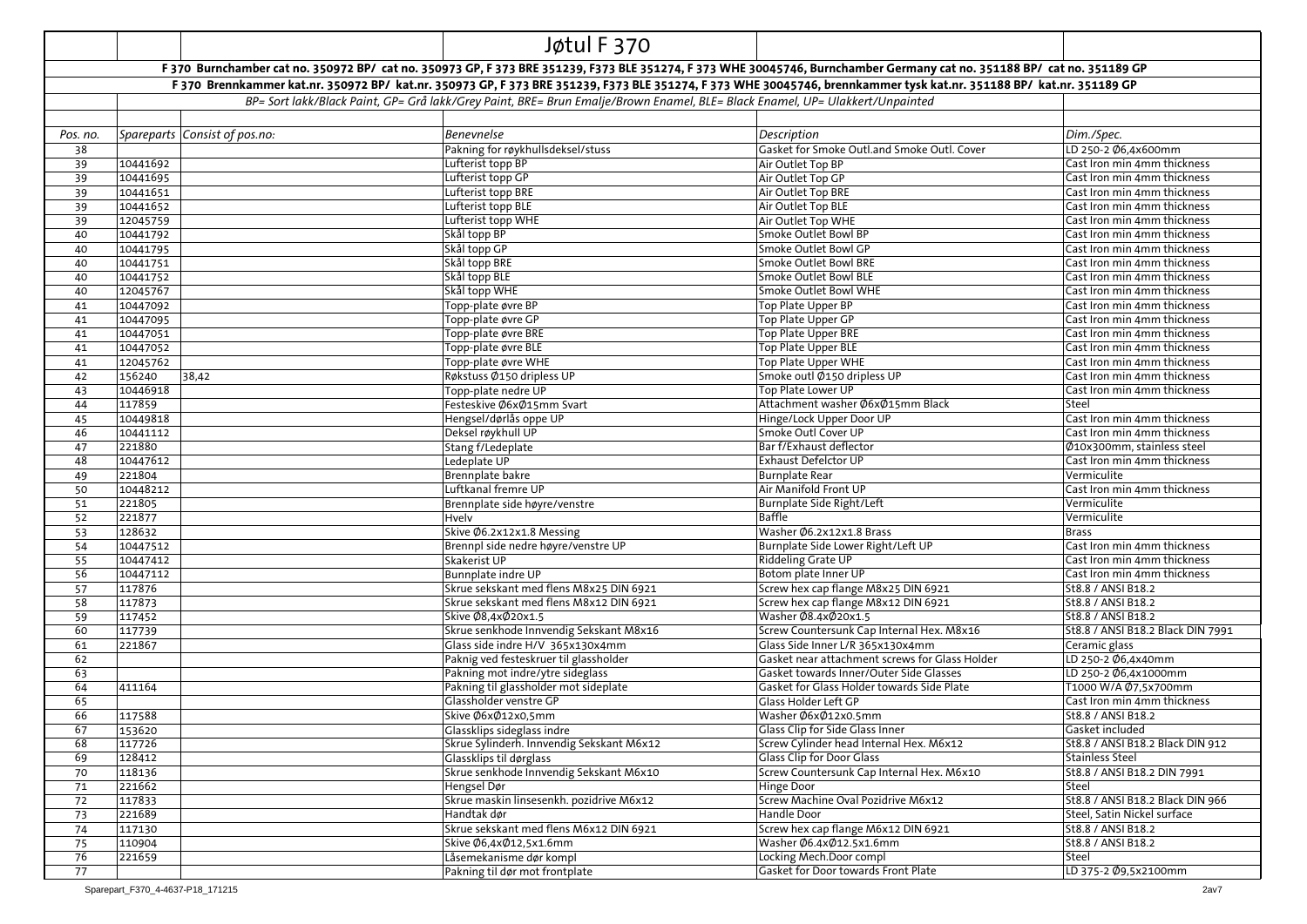|            |                      |                                                           | Jøtul F 370                                                                                                                                                             |                                                  |                                                            |
|------------|----------------------|-----------------------------------------------------------|-------------------------------------------------------------------------------------------------------------------------------------------------------------------------|--------------------------------------------------|------------------------------------------------------------|
|            |                      |                                                           | F 370 Burnchamber cat no. 350972 BP/ cat no. 350973 GP, F 373 BRE 351239, F373 BLE 351274, F 373 WHE 30045746, Burnchamber Germany cat no. 351188 BP/ cat no. 351189 GP |                                                  |                                                            |
|            |                      |                                                           | F 370 Brennkammer kat.nr. 350972 BP/ kat.nr. 350973 GP, F 373 BRE 351239, F373 BLE 351274, F 373 WHE 30045746, brennkammer tysk kat.nr. 351188 BP/ kat.nr. 351189 GP    |                                                  |                                                            |
|            |                      |                                                           | BP= Sort lakk/Black Paint, GP= Grå lakk/Grey Paint, BRE= Brun Emalje/Brown Enamel, BLE= Black Enamel, UP= Ulakkert/Unpainted                                            |                                                  |                                                            |
|            |                      |                                                           |                                                                                                                                                                         |                                                  |                                                            |
| Pos. no.   |                      | Spareparts Consist of pos.no:                             | <b>Benevnelse</b>                                                                                                                                                       | Description                                      | Dim./Spec.                                                 |
| 78         |                      |                                                           | Dør BP                                                                                                                                                                  | Door BP                                          | Cast Iron min 4mm thickness                                |
| 78         |                      |                                                           | Dør GP                                                                                                                                                                  | Door GP                                          | Cast Iron min 4mm thickness                                |
| 78         |                      |                                                           | Dør BRE                                                                                                                                                                 | Door BRE                                         | Cast Iron min 4mm thickness                                |
| 78         |                      |                                                           | Dør BLE                                                                                                                                                                 | Door BLE                                         | Cast Iron min 4mm thickness                                |
| 78         |                      |                                                           | Dør WHE                                                                                                                                                                 | Door WHE                                         | Cast Iron min 4mm thickness                                |
| 79         | 221648               |                                                           | Glass Dør                                                                                                                                                               | Glass Door                                       | Ceramic glass                                              |
| 80         |                      |                                                           | Pakning til dørglass                                                                                                                                                    | <b>Gasket for Door Glass</b>                     | LD 250-2 Ø6,4x2000mm                                       |
| 81         |                      |                                                           | Pakning for røykrør                                                                                                                                                     | Gasket for Flue Pipe                             | WT-187x18,4 W/A L660                                       |
| 82         | 221897               |                                                           | Demper for dørhandtak                                                                                                                                                   | Damper for Door Handle                           | Silicone                                                   |
|            |                      |                                                           |                                                                                                                                                                         |                                                  |                                                            |
|            |                      | F 371 Cast Iron Base cat no. 351176 BP/ cat no. 351177 GP |                                                                                                                                                                         |                                                  |                                                            |
| 90         | 221859               |                                                           | Skjermplate bunn                                                                                                                                                        | Heatshield Bottom                                | Aluzink DX 51D+AZ Thickness 0,7mm                          |
| 91         | 10449592             |                                                           | Sokkel hylle BP                                                                                                                                                         | <b>Base Shelf BP</b>                             | Cast Iron min 4mm thickness                                |
| 91         | 10449595             |                                                           | Sokkel hylle GP                                                                                                                                                         | Base Shelf GP                                    | Cast Iron min 4mm thickness                                |
| 92         | 10449792             |                                                           | Sokkel bakplate BP                                                                                                                                                      | Base Rear Plate BP                               | Cast Iron min 4mm thickness                                |
| 92         | 10449795             |                                                           | Sokkel bakplate GP                                                                                                                                                      | Base Rear Plate GP                               | Cast Iron min 4mm thickness                                |
| 93         | 10449392             |                                                           | Sokkel høyre BP                                                                                                                                                         | Base Right BP                                    | Cast Iron min 4mm thickness                                |
| 93         | 10449395             |                                                           | Sokkel høyre GP                                                                                                                                                         | <b>Base Right GP</b>                             | Cast Iron min 4mm thickness                                |
| 94         | 116875               |                                                           | Skrue Sekskanthode M8x40<br>Sokkel bunn BP                                                                                                                              | Screw Hexagon Cap M8x40<br><b>Base Bottom BP</b> | St8.8 / ANSI B18.2 DIN933                                  |
| 95         | 10449492<br>10449495 |                                                           | Sokkel bunn GP                                                                                                                                                          | <b>Base Bottom GP</b>                            | Cast Iron min 4mm thickness<br>Cast Iron min 4mm thickness |
| 95<br>96   | 10449292             |                                                           | Sokkel venstre BP                                                                                                                                                       | <b>Base Left BP</b>                              | Cast Iron min 4mm thickness                                |
| 96         | 10449295             |                                                           | Sokkel venstre GP                                                                                                                                                       | Base Left GP                                     | Cast Iron min 4mm thickness                                |
|            |                      |                                                           |                                                                                                                                                                         |                                                  |                                                            |
|            |                      | F 372 Concrete Base cat no. 300457                        |                                                                                                                                                                         |                                                  |                                                            |
| 100        | 221698               |                                                           | Festevinkel betongsokkel                                                                                                                                                | Connection Angle Concrete Base                   | Steel                                                      |
| 101        | 221680               |                                                           | Bakdeksel betongsokkel svart                                                                                                                                            | Cover Concrete Base, Black                       | Steel                                                      |
| 102        |                      |                                                           | Sokkel i betong                                                                                                                                                         | Concrete Base                                    | Concrete                                                   |
| 103        | 221447               |                                                           | Hylse Ø10x8,2x31mm                                                                                                                                                      | Sleeve Ø10x8,2x31mm                              | Steel                                                      |
|            |                      |                                                           |                                                                                                                                                                         |                                                  |                                                            |
|            |                      | F 373 Pedestal cat no. 350974 BP/ cat no. 350975 GP       |                                                                                                                                                                         |                                                  |                                                            |
| 105        |                      |                                                           | Pakning for søyle mot brennkammerbunn                                                                                                                                   | Gasket (Pedestal towards Burnchamber bottom)     | LD 250-2 Ø6,4x300mm                                        |
| 106        | 10448712             |                                                           | Søyle topp UP                                                                                                                                                           | Pedestal Top UP                                  | Cast Iron min 4mm thickness                                |
| 107        |                      |                                                           | Pakning søyle topp mot søyle sider                                                                                                                                      | Gasket for Pedestal Top towards Sides            | LD 250-2 Ø6,4x660mm                                        |
| 108        |                      |                                                           | Pakning for søyle sider                                                                                                                                                 | Gasket for Pedestal Sides                        | LD 250-2 Ø6,4x410mm                                        |
| 109        | 10453692             |                                                           | Søyle bremselokk BP                                                                                                                                                     | <b>Brake Cover BP</b>                            | Cast Iron min 4mm thickness                                |
| 109        | 10453695             |                                                           | Søyle bremselokk GP                                                                                                                                                     | <b>Brake Cover GP</b>                            | Cast Iron min 4mm thickness                                |
| 109        | 10453651             |                                                           | Søyle bremselokk BRE                                                                                                                                                    | <b>Brake Cover BRE</b>                           | Cast Iron min 4mm thickness                                |
| 109        | 10453652             |                                                           | Søyle bremselokk BLE                                                                                                                                                    | <b>Brake Cover BLE</b>                           | Cast Iron min 4mm thickness                                |
| 109        | 12045766             |                                                           | Søyle bremselokk WHE                                                                                                                                                    | <b>Brake Cover WHE</b>                           | Cast Iron min 4mm thickness                                |
| 110        | 10449192             |                                                           | Søyle bunn BP                                                                                                                                                           | <b>Pedestal Bottom BP</b>                        | Cast Iron min 4mm thickness                                |
| 110        | 10449195             |                                                           | Søyle bunn GP                                                                                                                                                           | Pedestal Bottom GP                               | Cast Iron min 4mm thickness                                |
| 110        | 10449151             |                                                           | Søyle bunn BRE                                                                                                                                                          | Pedestal Bottom BRE                              | Cast Iron min 4mm thickness                                |
| 110        | 10449152             |                                                           | Søyle bunn BLE                                                                                                                                                          | Pedestal Bottom BLE                              | Cast Iron min 4mm thickness                                |
| 110        | 12045765<br>221809   |                                                           | Søyle bunn WHE                                                                                                                                                          | Pedestal Bottom WHE<br>Pedestal Gasket Bottom    | Cast Iron min 4mm thickness<br>PVC/Nitrile with skin       |
| 111<br>112 | 116650               |                                                           | Søyle pakning bunn<br>Skrue Sekskanthode M8x16                                                                                                                          | Screw Hexagon Cap M8x16                          | St8.8 / ANSI B18.2 DIN933                                  |
| 113        | 10448892             |                                                           | Søyle side BP                                                                                                                                                           | Pedestal Side BP                                 | Cast Iron min 4mm thickness                                |
| 113        | 10448895             |                                                           | Søyle side GP                                                                                                                                                           | Pedestal Side GP                                 | Cast Iron min 4mm thickness                                |
| 113        | 10448851             |                                                           | Søyle side BRE                                                                                                                                                          | Pedestal Side BRE                                | Cast Iron min 4mm thickness                                |
| 113        | 10448852             |                                                           | Søyle side BLE                                                                                                                                                          | Pedestal Side BLE                                | Cast Iron min 4mm thickness                                |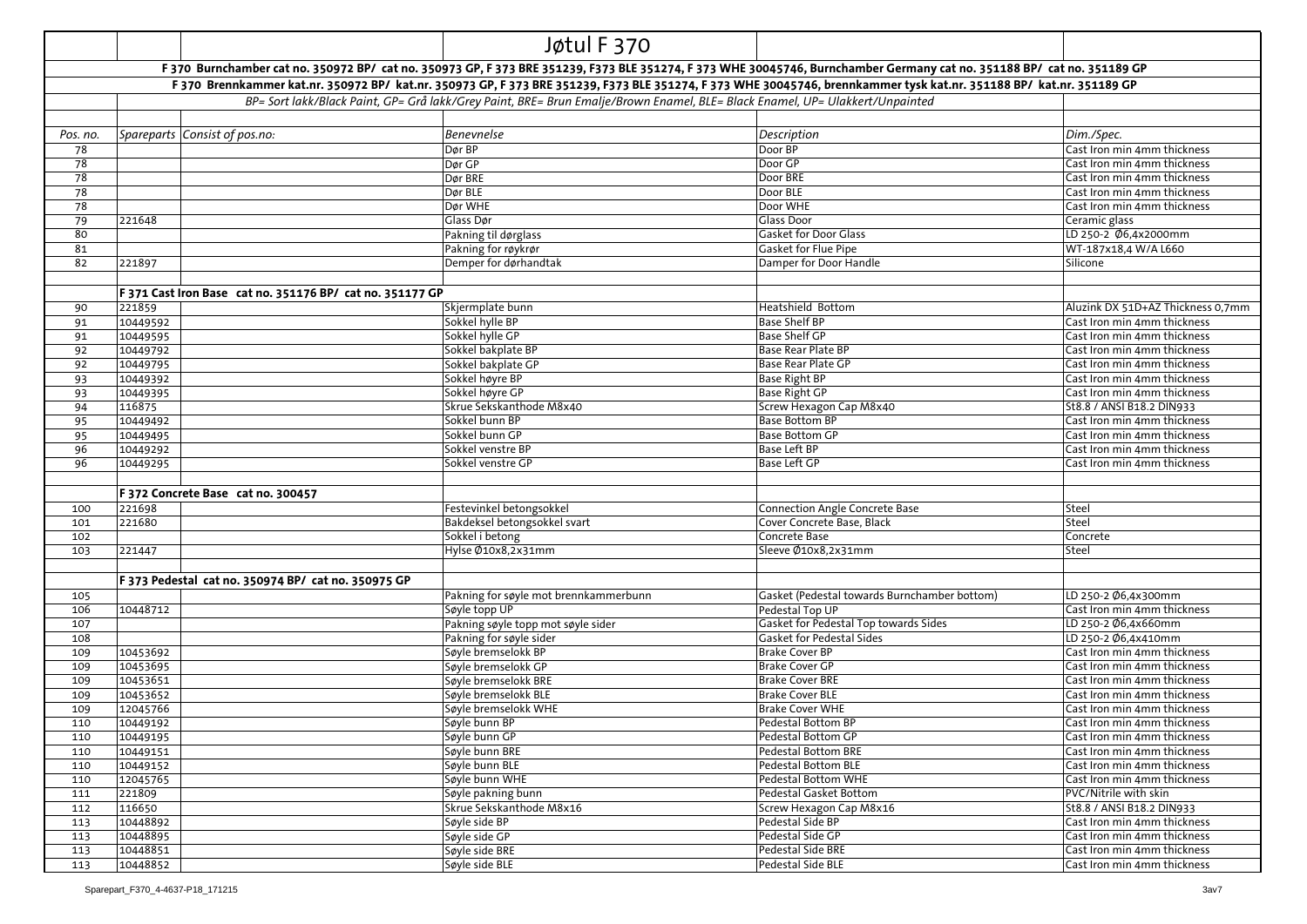|            |                      |                                                                    | Jøtul F 370                                                                                                                  |                                                                                                                                                                         |                                                            |
|------------|----------------------|--------------------------------------------------------------------|------------------------------------------------------------------------------------------------------------------------------|-------------------------------------------------------------------------------------------------------------------------------------------------------------------------|------------------------------------------------------------|
|            |                      |                                                                    |                                                                                                                              | F 370 Burnchamber cat no. 350972 BP/ cat no. 350973 GP, F 373 BRE 351239, F373 BLE 351274, F 373 WHE 30045746, Burnchamber Germany cat no. 351188 BP/ cat no. 351189 GP |                                                            |
|            |                      |                                                                    |                                                                                                                              | F 370 Brennkammer kat.nr. 350972 BP/ kat.nr. 350973 GP, F 373 BRE 351239, F373 BLE 351274, F 373 WHE 30045746, brennkammer tysk kat.nr. 351188 BP/ kat.nr. 351189 GP    |                                                            |
|            |                      |                                                                    | BP= Sort lakk/Black Paint, GP= Grå lakk/Grey Paint, BRE= Brun Emalje/Brown Enamel, BLE= Black Enamel, UP= Ulakkert/Unpainted |                                                                                                                                                                         |                                                            |
|            |                      |                                                                    |                                                                                                                              |                                                                                                                                                                         |                                                            |
| Pos. no.   |                      | Spareparts Consist of pos.no:                                      | <b>Benevnelse</b>                                                                                                            | Description                                                                                                                                                             | Dim./Spec.                                                 |
| 113        | 12045764             |                                                                    | Søyle side WHE                                                                                                               | Pedestal Side WHE                                                                                                                                                       | Cast Iron min 4mm thickness                                |
| 114        |                      |                                                                    | Pakning søyle bunn mot søyle sider                                                                                           | Gasket for Pedestal Bottom towards Sides                                                                                                                                | LD 250-2 Ø6,4x700mm                                        |
|            |                      |                                                                    |                                                                                                                              |                                                                                                                                                                         |                                                            |
|            |                      | F 374 Cast Iron Leg cat no. 351162 BP/ cat no. 351163 GP           |                                                                                                                              |                                                                                                                                                                         |                                                            |
| 115        | 10448012             |                                                                    | Fot Topp-plate UP                                                                                                            | Leg Top Plate UP                                                                                                                                                        | Cast Iron min 4mm thickness                                |
| 116        | 10458392             |                                                                    | Fot sideplate høyre BP                                                                                                       | Leg Side Plate Right BP                                                                                                                                                 | Cast Iron min 4mm thickness                                |
| 116        | 10458395             |                                                                    | Fot sideplate høyre GP                                                                                                       | Leg Side Plate Right GP                                                                                                                                                 | Cast Iron min 4mm thickness                                |
| 117        | 10448192             |                                                                    | Fot bunnplate BP                                                                                                             | Leg Bottom Plate BP                                                                                                                                                     | Cast Iron min 4mm thickness                                |
| 117        | 10448195             |                                                                    | Fot bunnplate GP                                                                                                             | Leg Bottom Plate GP                                                                                                                                                     | Cast Iron min 4mm thickness                                |
| 118        | 10458292             |                                                                    | Fot sideplate venstre BP                                                                                                     | Leg Side Plate Left BP                                                                                                                                                  | Cast Iron min 4mm thickness                                |
| 118        | 10458295             |                                                                    | Fot sideplate venstre GP                                                                                                     | Leg Side Plate Left GP                                                                                                                                                  | Cast Iron min 4mm thickness                                |
| 119        | 10458492             |                                                                    | Fot deksel BP                                                                                                                | Leg Cover Plate BP                                                                                                                                                      | Cast Iron min 4mm thickness                                |
| 119        | 10458495             |                                                                    | Fot deksel GP                                                                                                                | Leg Cover Platet GP                                                                                                                                                     | Cast Iron min 4mm thickness                                |
|            |                      |                                                                    |                                                                                                                              |                                                                                                                                                                         |                                                            |
|            |                      | F 375 Glass Door for Cast Iron Base cat no. 351164                 |                                                                                                                              |                                                                                                                                                                         |                                                            |
| 120        |                      |                                                                    | Dørdemper                                                                                                                    | Resilient button                                                                                                                                                        | Plastic Ø7x1,5mm                                           |
| 121        |                      |                                                                    | Glassdør med hengsel                                                                                                         | <b>Glass Door With Hinge</b>                                                                                                                                            |                                                            |
| 122        | 117117               |                                                                    | Skrue sekskant med flens M6x20 DIN 6921                                                                                      | Screw hex cap flange M6x20 DIN 6921                                                                                                                                     | St8.8 / ANSI B18.2                                         |
| 123        | 126164               |                                                                    | Fjær                                                                                                                         | Spring                                                                                                                                                                  | Spring Steel Ø15xL13xT2                                    |
| 124        | 10026081             |                                                                    | Fjær EWES 0360-041-4500S                                                                                                     | Fjær EWES 0360-041-4500S                                                                                                                                                | Stainless Steel Ø9xL114xT1                                 |
|            |                      |                                                                    |                                                                                                                              |                                                                                                                                                                         |                                                            |
|            |                      | F 376 Glass Base cat no. 351210 BP/ cat no. 351211 GP              |                                                                                                                              |                                                                                                                                                                         |                                                            |
| 125        | 10474092             |                                                                    | Glass sokkel bakplate BP                                                                                                     | Glass base rear plate BP                                                                                                                                                | Cast Iron min 4mm thickness                                |
| 125        | 10474095             |                                                                    | Glass sokkel bakplate GP                                                                                                     | Glass base rear plate GP<br>Glass base side right BP                                                                                                                    | Cast Iron min 4mm thickness                                |
| 126<br>126 | 10473992<br>10473995 |                                                                    | Glass sokkel side høyre BP<br>Glass sokkel side høyre GP                                                                     | Glass base side right GP                                                                                                                                                | Cast Iron min 4mm thickness<br>Cast Iron min 4mm thickness |
| 127        | 156918               | 127(8pcs), 74(8pcs)                                                | Glass klips 8 stk                                                                                                            | Glass clip 8 pcs                                                                                                                                                        | Steel, black                                               |
| 128        | 222664               |                                                                    | Beskyttelseshette M8 sekskant svart                                                                                          | Protection cap M8 Hexagon black                                                                                                                                         | Polypropylene                                              |
| 129        | 116654               |                                                                    | Skrue Sekskanthode M8x30                                                                                                     | Screw Hexagon Cap M8x30                                                                                                                                                 | St8.8 / ANSI B18.2, ElZn, DIN 933                          |
| 130        | 10473792             |                                                                    | Glass sokkel bunnplate BP                                                                                                    | Glass base bottom platet BP                                                                                                                                             | Cast Iron min 4mm thickness                                |
| 130        | 10473795             |                                                                    | Glass sokkel bunnplate GP                                                                                                    | Glass base bottom platet GP                                                                                                                                             | Cast Iron min 4mm thickness                                |
| 131        | 10473892             |                                                                    | Glass sokkel side venstre BP                                                                                                 | Glass base side left BP                                                                                                                                                 | Cast Iron min 4mm thickness                                |
| 131        | 10473895             |                                                                    | Glass sokkel side venstre GP                                                                                                 | Glass base side left GP                                                                                                                                                 | Cast Iron min 4mm thickness                                |
| 132        | 222847               |                                                                    | Glass side høyre/venstre                                                                                                     | Glass side left/right                                                                                                                                                   | Ceramic glass                                              |
| 133        | 220105               |                                                                    | Hylse                                                                                                                        | Sleeve                                                                                                                                                                  | Ø10,1xØ8x9,5mm, Steel                                      |
|            |                      |                                                                    |                                                                                                                              |                                                                                                                                                                         |                                                            |
|            |                      | F 270/370/470 Revolving Pedestal cat no. 350997                    |                                                                                                                              |                                                                                                                                                                         |                                                            |
| 135        | 350997               |                                                                    | Se egen reservedelsliste og tegning                                                                                          | See seperate Spare Part List and Drawing                                                                                                                                |                                                            |
|            |                      |                                                                    |                                                                                                                              |                                                                                                                                                                         |                                                            |
|            |                      | F 379 Three Legs cat no. 351255 BP                                 |                                                                                                                              |                                                                                                                                                                         |                                                            |
| 136        | 10486492             |                                                                    | Avstiver for ben BP                                                                                                          | Brace For Legs BP                                                                                                                                                       | Cast Iron min 7mm thickness                                |
| 137        | 10486092             |                                                                    | Ben høyre BP                                                                                                                 | Leg Right BP                                                                                                                                                            | Cast Iron min 4mm thickness                                |
| 138        | 10486192             |                                                                    | Deksel uteluft BP                                                                                                            | Cover Outside Air BP                                                                                                                                                    | Cast Iron min 4mm thickness                                |
| 139        | 10485992             |                                                                    | Ben venstre BP                                                                                                               | Leg Left BP                                                                                                                                                             | Cast Iron min 4mm thickness                                |
|            |                      |                                                                    |                                                                                                                              |                                                                                                                                                                         |                                                            |
|            |                      | Cast Iron Door For Base F 371 cat no. 361115 BP/ cat no. 361116 GP |                                                                                                                              |                                                                                                                                                                         |                                                            |
| 140        | 127076               |                                                                    | Nagle Ø6 x24. sortkrom                                                                                                       | Rivet Ø6x24. black cromate                                                                                                                                              | Steel                                                      |
| 141        | 117118               |                                                                    | Skrue sekskant med flens M6x16                                                                                               | Screw hex cap flange frame M6x16                                                                                                                                        | M6x16 st 8,8 DIN6921                                       |
| 142        | 220487               |                                                                    | Fjær E0360-034-3500M                                                                                                         | Spring E0360-034-3500M                                                                                                                                                  |                                                            |
| 143        | 223693               |                                                                    | Brakett for fjær-selvlukkende dør                                                                                            | Bracket for spring self closing door                                                                                                                                    | Steel S235JR                                               |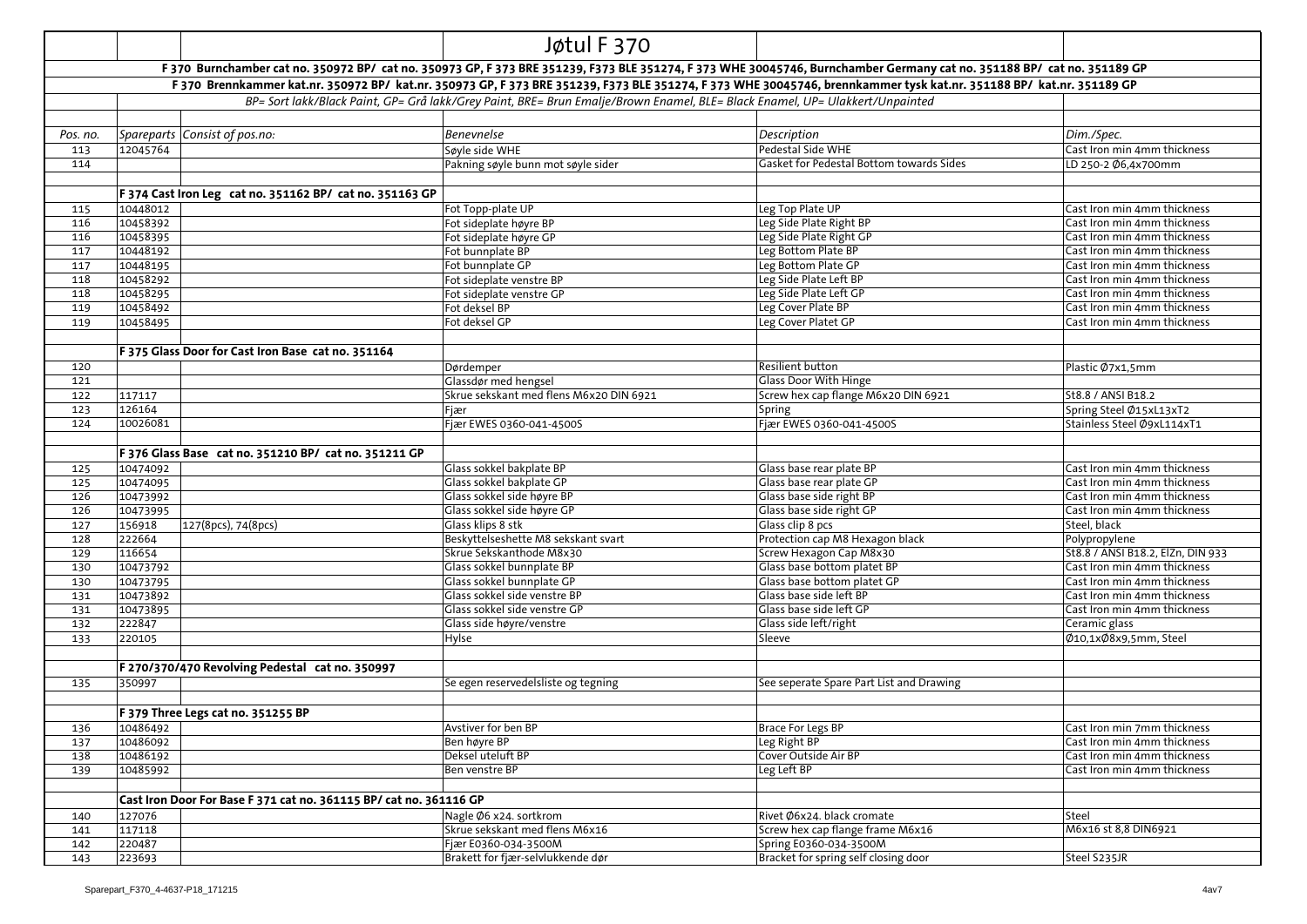|            |                    |                                                                        | Jøtul F 370                                                                                                                                                             |                                                                  |                                              |
|------------|--------------------|------------------------------------------------------------------------|-------------------------------------------------------------------------------------------------------------------------------------------------------------------------|------------------------------------------------------------------|----------------------------------------------|
|            |                    |                                                                        | F 370 Burnchamber cat no. 350972 BP/ cat no. 350973 GP, F 373 BRE 351239, F373 BLE 351274, F 373 WHE 30045746, Burnchamber Germany cat no. 351188 BP/ cat no. 351189 GP |                                                                  |                                              |
|            |                    |                                                                        | F 370 Brennkammer kat.nr. 350972 BP/ kat.nr. 350973 GP, F 373 BRE 351239, F373 BLE 351274, F 373 WHE 30045746, brennkammer tysk kat.nr. 351188 BP/ kat.nr. 351189 GP    |                                                                  |                                              |
|            |                    |                                                                        | BP= Sort lakk/Black Paint, GP= Grå lakk/Grey Paint, BRE= Brun Emalje/Brown Enamel, BLE= Black Enamel, UP= Ulakkert/Unpainted                                            |                                                                  |                                              |
|            |                    |                                                                        |                                                                                                                                                                         |                                                                  |                                              |
| Pos. no.   |                    | Spareparts Consist of pos.no:                                          | Benevnelse                                                                                                                                                              | Description                                                      | Dim./Spec.                                   |
| 144        |                    |                                                                        | Dør for sokkel F 361/F 371BP                                                                                                                                            | Door For Base F361/F371 BP                                       | Cast iron                                    |
| 144        |                    |                                                                        | Dør for sokkel F 361/F 371GP                                                                                                                                            | Door For Base F361/F371 GP                                       | Cast iron                                    |
| 145        | 221284             |                                                                        | Shims                                                                                                                                                                   | Shim                                                             | Steel 1mm                                    |
| 146        | 224530             |                                                                        | Hengselbrakett                                                                                                                                                          | Hinge Bracket F361/F371                                          | Steel S355J2                                 |
| 147        | 116832             |                                                                        | Mutter sekskant M6 DIN 934                                                                                                                                              | Nut hexagonal M6 DIN 934                                         | M6 st 8,8 DIN934                             |
| 148        | 117505             |                                                                        | Skrue Sylinderh. Innvendig Sekskant M6x8                                                                                                                                | Screw Cylinder head Internal Hex. M6x8                           | St8.8, DIN 7984, Black                       |
|            |                    |                                                                        |                                                                                                                                                                         |                                                                  |                                              |
|            |                    | Jøtul F 360 HT/F 370 HT BP cat no. 351243                              |                                                                                                                                                                         |                                                                  |                                              |
| 150        | 224001             |                                                                        | Festebrakett bak                                                                                                                                                        | <b>Steel Bracket Back</b>                                        | Black, Steel                                 |
| 151        | 10485092           |                                                                        | Sideplate høyre BP                                                                                                                                                      | Side Plate Right BP                                              | CastIron                                     |
| 152        | 224002             |                                                                        | Festebrakett side                                                                                                                                                       | Steel Bracket Side                                               | Black, Steel                                 |
| 153        | 224003             |                                                                        | Festebrakett front                                                                                                                                                      | <b>Steel Bracket Front</b>                                       | Black, Steel                                 |
| 154        | 10485192           |                                                                        | Frontplate BP                                                                                                                                                           | Front Plate BP                                                   | CastIron                                     |
| 155        | 117874             |                                                                        | Skrue sekskant med flens M8x16 DIN 6921                                                                                                                                 | Screw hex cap flange M8x16 DIN 6921                              | St8.8 / ANSI B18.2                           |
| 156        | 10484992           |                                                                        | Sideplate venstre BP                                                                                                                                                    | Side Plate Left BP                                               | CastIron                                     |
| 157        | 224000             |                                                                        | Sektorventilplate komplett F 370 HT                                                                                                                                     | Sector Plate Set                                                 | Black, Steel                                 |
|            |                    |                                                                        |                                                                                                                                                                         |                                                                  |                                              |
|            |                    | Heat Accumulating Set cat no. 361067                                   |                                                                                                                                                                         |                                                                  |                                              |
| 158        | 224007             | 6pcs                                                                   | Varmelagrende Stein Ø309/Ø170/48mm                                                                                                                                      | Heat accumulating stone Ø309/Ø170/48mm                           | Special                                      |
|            |                    |                                                                        |                                                                                                                                                                         |                                                                  |                                              |
|            |                    | Glass Decor For Rear Smoke Outlet cat no. 350993 BP/ cat no. 350994 GP |                                                                                                                                                                         |                                                                  |                                              |
| 160        | 221693             |                                                                        | Brakett f/sidegl bakuttak BP                                                                                                                                            | Bracket Rear Outlet BP                                           | Black, Steel                                 |
| 160        | 222138             |                                                                        | Brakett f/sidegl bakuttak GP                                                                                                                                            | Bracket Rear Outlet GP                                           | Grey, Steel                                  |
| 161        | 221663             |                                                                        | Brakett nedre dør gl.dekor BP                                                                                                                                           | Bracket lower Door BP                                            | Black, Steel                                 |
| 161        | 222136             |                                                                        | Brakett nedre dør gl.dekor GP                                                                                                                                           | Bracket lower Door GP                                            | Grey, Steel                                  |
| 162        | 221643             |                                                                        | Dørglass glassdekor                                                                                                                                                     | Door Glass Decor Glass                                           | Ceramic glass                                |
| 163        | 221664             |                                                                        | Brakett øvre dør gl.dekor BP                                                                                                                                            | Bracket Upper Door BP                                            | Black, Steel                                 |
| 163        | 222137             |                                                                        | Brakett øvre dør gl.dekor GP                                                                                                                                            | Bracket Upper Door GP                                            | Grey, Steel                                  |
| 164<br>165 | 221650<br>10449692 |                                                                        | Sidegl f/ bakut glassdekor                                                                                                                                              | Side Glass Rear Outl Decor Glass<br>Top Plate For Decor Glass BP | Ceramic glass<br>Cast Iron min 4mm thickness |
| 165        | 10449695           |                                                                        | Topp-plate for glassdekor BP                                                                                                                                            | Top Plate For Decor Glass GP                                     | Cast Iron min 4mm thickness                  |
| 166        | 221879             |                                                                        | Topp-plate for glassdekor GP<br>Friksjonsknapp f/Glassdekor 8stk                                                                                                        | Friction button f/Glass Decor 8pcs                               | Silicone                                     |
| 167        | 221653             |                                                                        | Toppglass Glassdekor                                                                                                                                                    | <b>Top Glass Decor Glass</b>                                     | Ceramic glass                                |
|            |                    |                                                                        |                                                                                                                                                                         |                                                                  |                                              |
|            |                    | Glass Decor For Top Smoke Outlet cat no. 350995 BP/ cat no. 350996 GP  |                                                                                                                                                                         |                                                                  |                                              |
| 168        | 221686             |                                                                        | Brakett høyre nede/venstre oppe topputtak BP                                                                                                                            | Bracket Right Lower/Left Upper Top Outl BP                       | Black, Steel                                 |
| 168        | 222140             |                                                                        | Brakett høyre nede/venstre oppe topputtak GP                                                                                                                            | Bracket Right Lower/Left Upper Top Outl GP                       | Grey, Steel                                  |
| 169        | 221685             |                                                                        | Brakett venstre nede/høyre oppe topputtak BP                                                                                                                            | Bracket Left Lower/Right Upper Top Outl BP                       | Black, Steel                                 |
| 169        | 222139             |                                                                        | Brakett venstre nede/høyre oppe topputtak GP                                                                                                                            | Bracket Left Lower/Right Upper Top Outl GP                       | Grey, Steel                                  |
| 170        | 221684             |                                                                        | Sideglass f/ topputtak glassdekor                                                                                                                                       | Side Glass for Top Outl Decor Glass                              | Ceramic glass                                |
|            |                    |                                                                        |                                                                                                                                                                         |                                                                  |                                              |
|            |                    | Convection Kit cat no. 351172 BP/ cat no. 351173 GP                    |                                                                                                                                                                         |                                                                  |                                              |
| 171        | 222312             |                                                                        | Skjermplate side BP                                                                                                                                                     | Heatshield Side BP                                               | Steel                                        |
| 171        | 222313             |                                                                        | Skjermplate side GP                                                                                                                                                     | Heatshield Side GP                                               | Steel                                        |
|            |                    |                                                                        |                                                                                                                                                                         |                                                                  |                                              |
|            |                    | Decor Plate Fairy cat no. 350986 BP/ cat no. 350987 GP (Not for sale)  |                                                                                                                                                                         |                                                                  |                                              |
| 172        |                    |                                                                        | Dekorplate Eventyr (2stk per pakke) BP                                                                                                                                  | Decor Plate Fairy (2pcs in each parcel) BP                       | Steel                                        |
| 173        |                    |                                                                        | Dekorplate Eventyr (2stk per pakke) GP                                                                                                                                  | Decor Plate Fairy (2pcs in each parcel) GP                       | Steel                                        |
|            |                    |                                                                        |                                                                                                                                                                         |                                                                  |                                              |
|            |                    | Decor Plate Reed cat no. 350988 BP/ cat no. 350989 GP                  |                                                                                                                                                                         |                                                                  |                                              |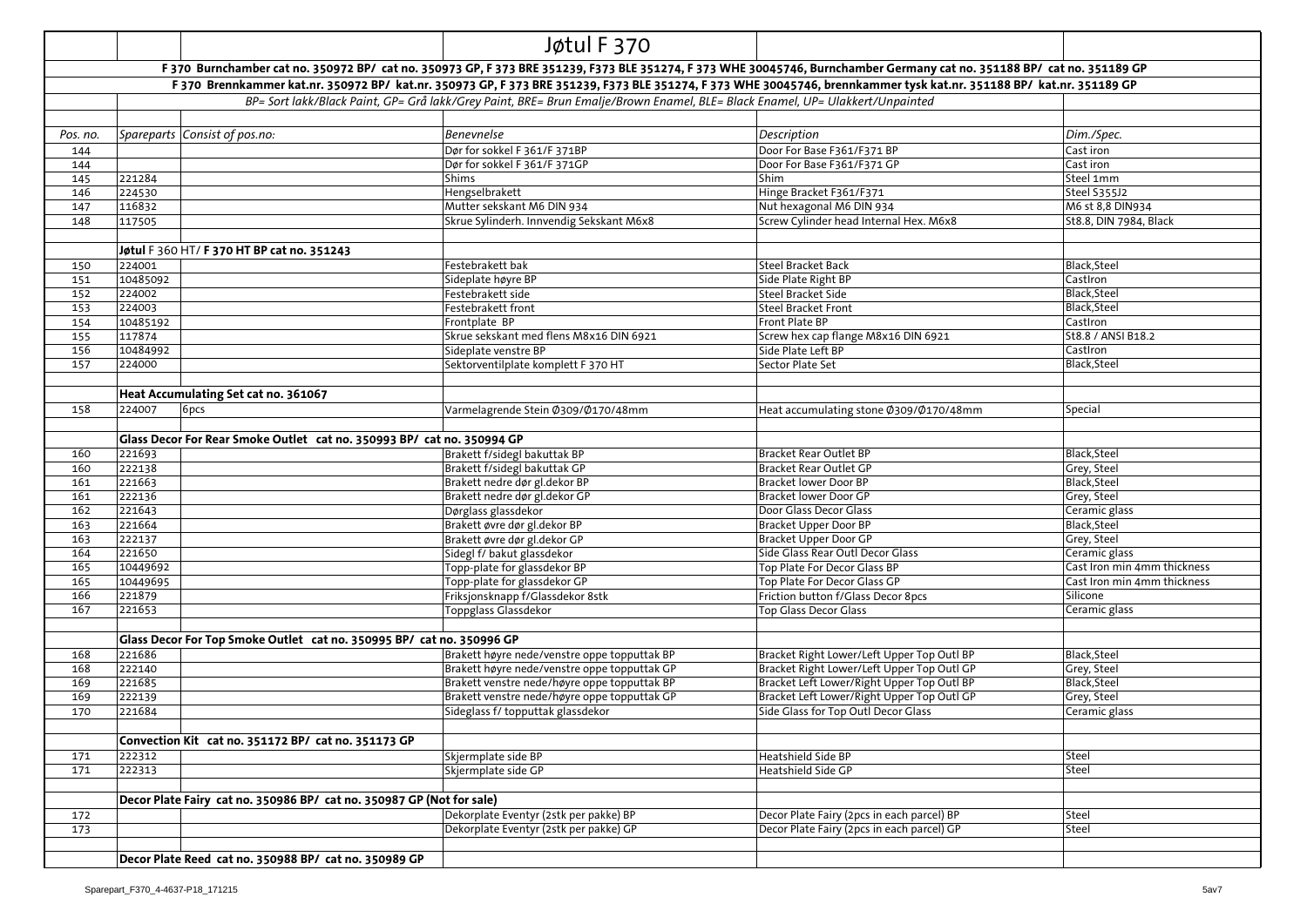|            |                                                                      | Jøtul F 370                                                                                                                  |                                                                                                                                                                         |                                     |
|------------|----------------------------------------------------------------------|------------------------------------------------------------------------------------------------------------------------------|-------------------------------------------------------------------------------------------------------------------------------------------------------------------------|-------------------------------------|
|            |                                                                      |                                                                                                                              | F 370 Burnchamber cat no. 350972 BP/ cat no. 350973 GP, F 373 BRE 351239, F373 BLE 351274, F 373 WHE 30045746, Burnchamber Germany cat no. 351188 BP/ cat no. 351189 GP |                                     |
|            |                                                                      |                                                                                                                              | F 370 Brennkammer kat.nr. 350972 BP/ kat.nr. 350973 GP, F 373 BRE 351239, F373 BLE 351274, F 373 WHE 30045746, brennkammer tysk kat.nr. 351188 BP/ kat.nr. 351189 GP    |                                     |
|            |                                                                      | BP= Sort lakk/Black Paint, GP= Grå lakk/Grey Paint, BRE= Brun Emalje/Brown Enamel, BLE= Black Enamel, UP= Ulakkert/Unpainted |                                                                                                                                                                         |                                     |
|            |                                                                      |                                                                                                                              |                                                                                                                                                                         |                                     |
| Pos. no.   | Spareparts Consist of pos.no:                                        | <b>Benevnelse</b>                                                                                                            | Description                                                                                                                                                             | Dim./Spec.                          |
| 174        |                                                                      | Dekorplate Siv (2stk per pakke) BP                                                                                           | Decor Plate Reed (2pcs in each parcel) BP                                                                                                                               | Steel                               |
| 175        |                                                                      | Dekorplate Siv (2stk per pakke) GP                                                                                           | Decor Plate Reed (2pcs in each parcel) GP                                                                                                                               | Steel                               |
|            |                                                                      |                                                                                                                              |                                                                                                                                                                         |                                     |
|            | Decor Plate Plain cat no. 350990 BP/ cat no. 350991 GP               |                                                                                                                              |                                                                                                                                                                         |                                     |
| 176        | 350990                                                               | Dekorplate Tett (2stk per pakke) BP                                                                                          | Decor Plate Plain (2pcs in each parcel) BP                                                                                                                              | Steel                               |
| 177        | 350991                                                               | Dekorplate Plain (2stk per pakke) GP                                                                                         | Decor Plate Plain (2pcs in each parcel) GP                                                                                                                              | Steel                               |
|            |                                                                      |                                                                                                                              |                                                                                                                                                                         |                                     |
| 178        | Floor Plate Concrete Norway/Sweden F 372/ cat no. 310229<br>310229   | Gulvplate betong Norge/Sverige F 372                                                                                         | Floor Plate Concrete Norway/Sweden F 372                                                                                                                                |                                     |
|            |                                                                      |                                                                                                                              |                                                                                                                                                                         | Concrete                            |
|            | Floor Plate Glass Norway/Sweden cat no. 50012994                     |                                                                                                                              |                                                                                                                                                                         |                                     |
| 179        | 50012994 (alias 351121)                                              | Gulvplate glass Norge/Sverige (ikke for F 374,F 379)                                                                         | Floor Plate glass Norway/Sweden (not for F 374, F 379)                                                                                                                  | Temperd glass, 6mm thickness        |
|            |                                                                      |                                                                                                                              |                                                                                                                                                                         |                                     |
|            | Floor Plate Glass Germany and Finland cat no. 50013004               |                                                                                                                              |                                                                                                                                                                         |                                     |
| 179        | 50013004 (alias 351221)                                              | Gulvplate glass Tyskland og Finland(ikke for F374, F379)                                                                     | Floor Plate Glass Germany and Finland (not for F374, F379)                                                                                                              |                                     |
|            |                                                                      |                                                                                                                              |                                                                                                                                                                         |                                     |
|            | Floor Plate Steel Norway/Sweden cat no. 351158 BP/ cat. No 351159 GP |                                                                                                                              |                                                                                                                                                                         |                                     |
| 180        | 351158                                                               | Gulvplate stål Norge/Sverige BP                                                                                              | Floor Plate Steel Norway/Sweden BP                                                                                                                                      | Steel 1mm thick                     |
| 181        | 351159                                                               | Gulvplate stål Norge/Sverige GP                                                                                              | Floor Plate Steel Norway/Sweden GP                                                                                                                                      | Steel 1mm thick                     |
|            |                                                                      |                                                                                                                              |                                                                                                                                                                         |                                     |
|            | Log Container F 374 cat no. 351160 BP/ cat. No 351161 GP             |                                                                                                                              |                                                                                                                                                                         |                                     |
| 182        | 351160                                                               | Vedbeholder F 374 BP                                                                                                         | Log Container F 374 BP                                                                                                                                                  | Steel                               |
| 183        | 351161                                                               | Vedbeholder F 374 GP                                                                                                         | Log Container F 374 GP                                                                                                                                                  | Steel                               |
|            | Outside Air Connection Ø100mm cat no. 341296                         |                                                                                                                              |                                                                                                                                                                         |                                     |
| 184        | 341296                                                               | Utelufttilkobling Ø100mm                                                                                                     | Outside Air Connection Ø100mm                                                                                                                                           |                                     |
|            |                                                                      |                                                                                                                              |                                                                                                                                                                         |                                     |
|            | Soapstone Top cat no.350992/361011                                   |                                                                                                                              |                                                                                                                                                                         |                                     |
| 185        | 350992                                                               | Kleber topp 25mm hel                                                                                                         | Soapstone Top 25mm 1pcs                                                                                                                                                 | Soapstone                           |
| 186        | 361011<br>165(3pcs), 166(1pcs)                                       | Kleber topp 25mm tredelt                                                                                                     | Soapstone Top 25mm 3pcs                                                                                                                                                 | Soapstone                           |
| 187        | 223080                                                               | Kleber topp 25mm segment                                                                                                     | Soapstone Top 25mm segment                                                                                                                                              | Soapstone                           |
| 188        |                                                                      | Tynnplate kleber topp tredelt                                                                                                | Sheet steel plate for Soapstone Top                                                                                                                                     | steel                               |
|            |                                                                      |                                                                                                                              |                                                                                                                                                                         |                                     |
|            | Spring, Self Closing Door cat no. 350998                             |                                                                                                                              |                                                                                                                                                                         |                                     |
| 189        | 350998                                                               | Selvlukkemekanisme komplett dør F370                                                                                         | Self Closing Mechanism Compl. Door F370                                                                                                                                 | (for Germany)                       |
|            |                                                                      |                                                                                                                              |                                                                                                                                                                         |                                     |
|            | Adaptor ø149 outside                                                 | Adapter Tysk Ø 149 utv BP                                                                                                    |                                                                                                                                                                         |                                     |
| 190<br>191 | 220690<br>220462                                                     | Adapter Tysk Ø 149 utv GP                                                                                                    | Adaptor Germany ø149 outs BP<br>Adaptor Germany ø149 outs GP                                                                                                            | Steel<br>Steel                      |
|            |                                                                      |                                                                                                                              |                                                                                                                                                                         |                                     |
| 192        | 224026                                                               | Lakkflaske emalje BRE (brun emalje)                                                                                          | Touch up paint BRE (Brown Enamel)                                                                                                                                       | Paint                               |
| 193        | 224680                                                               | Lakkflaske emalje BLE (svart emalje)                                                                                         | Touch up paint BLE (Black Enamel)                                                                                                                                       | Paint                               |
|            |                                                                      |                                                                                                                              |                                                                                                                                                                         |                                     |
|            | Convection Sides cat no. 50043647 BP                                 |                                                                                                                              |                                                                                                                                                                         |                                     |
| 194        | 10043652                                                             | Konveksjonsplate venstre komplett F 370 C BP                                                                                 | Convectionplate Left Complete F 370 C BP                                                                                                                                | Steel                               |
| 195        | 10043656                                                             | Konveksjonsplate høyre komplett F 370 C BP                                                                                   | Convectionplate Right Complete F 370 C BP                                                                                                                               | Steel                               |
| 196        | 10043658                                                             | Brakett venstre komplett F 370 C                                                                                             | Bracket Left Complete F 370 C                                                                                                                                           | Steel                               |
| 197        | 10043660                                                             | Brakett høyre komplett F 370 C                                                                                               | Bracket Right Complete F 370 C                                                                                                                                          | Steel                               |
| 198        | 10043655<br>117879                                                   | Glass buet F 370 C<br>Skrue sekskant med flens M8x40 DIN 6921                                                                | Glass Curved F 370 C<br>Screw Hex Cap Flange Frame m8x40 DIN 6921                                                                                                       | Ceramic Glass<br>St8.8 / ANSI B18.2 |
| 199        |                                                                      |                                                                                                                              |                                                                                                                                                                         |                                     |